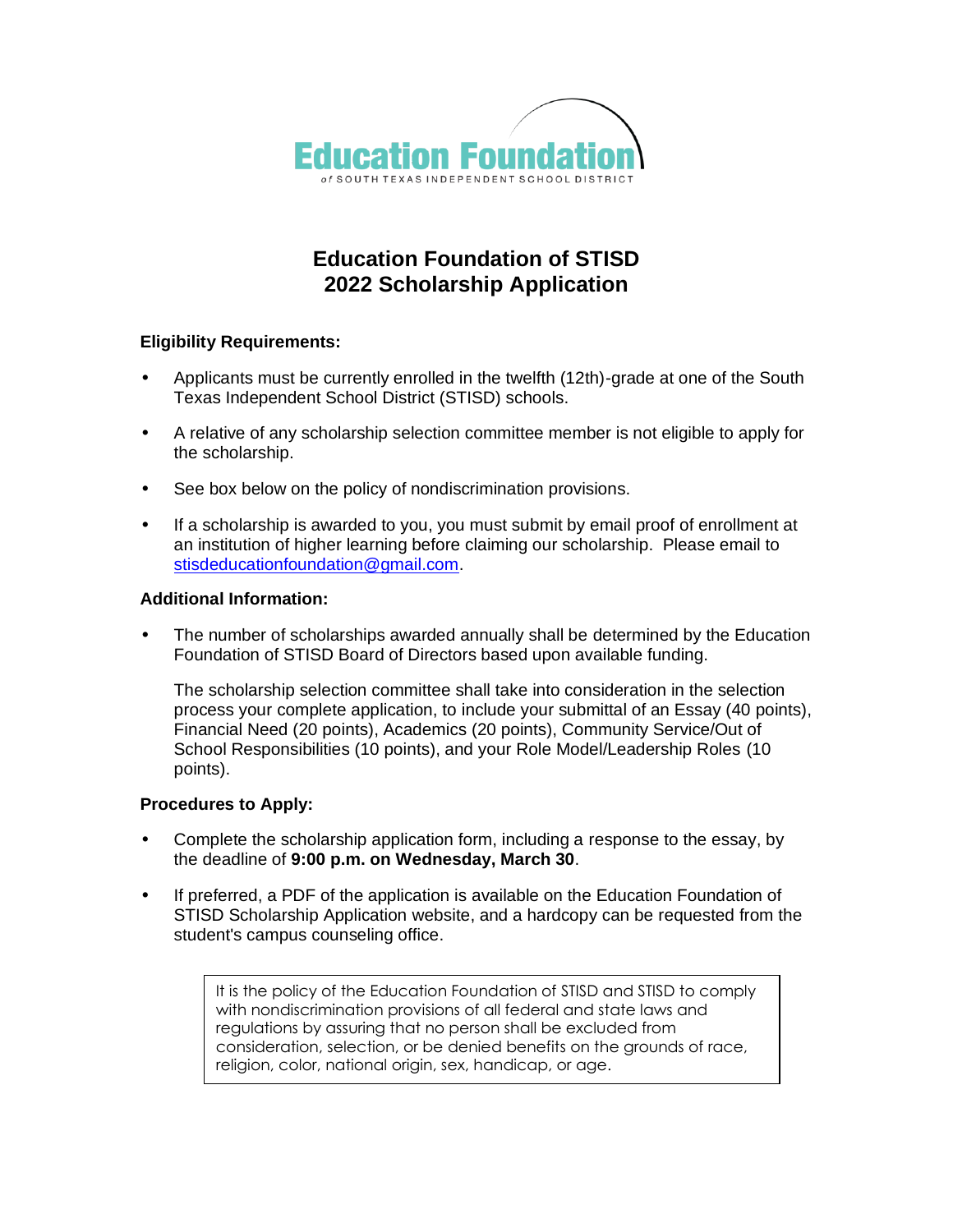

## **Education Foundation of South Texas ISD 2022 Scholarship Application**

| Date: _______________                              |                                                                                                                                                                                                      |
|----------------------------------------------------|------------------------------------------------------------------------------------------------------------------------------------------------------------------------------------------------------|
|                                                    |                                                                                                                                                                                                      |
|                                                    |                                                                                                                                                                                                      |
|                                                    | Address: _________________________________City: _______________State: ____ Zip: ______                                                                                                               |
|                                                    |                                                                                                                                                                                                      |
| Post -Secondary Institution you will be attending: |                                                                                                                                                                                                      |
| Planned Major/Field of Study:                      |                                                                                                                                                                                                      |
|                                                    |                                                                                                                                                                                                      |
|                                                    | 1. Submit a 400 word essay on 'How this scholarship will impact my future.'<br>$\ell$ . The contribution of the contribution of the contribution of the contribution of the contribution of $\ell$ . |

(Share with us your goals and the importance of higher education and what it can provide for your future – 40 points maximum)

2. Tell us about your financial need for this scholarship.

(Briefly describe your family's financial situation that makes it difficult for you and/or your family to contribute to the cost of your education and how you will overcome these obstacles – 20 points maximum)

3. Academics (20 points maximum) SAT Score: \_\_\_\_\_\_\_\_\_\_\_ ACT Score: \_ Cumulative Weighted GPA:\_\_\_\_\_\_\_\_\_\_